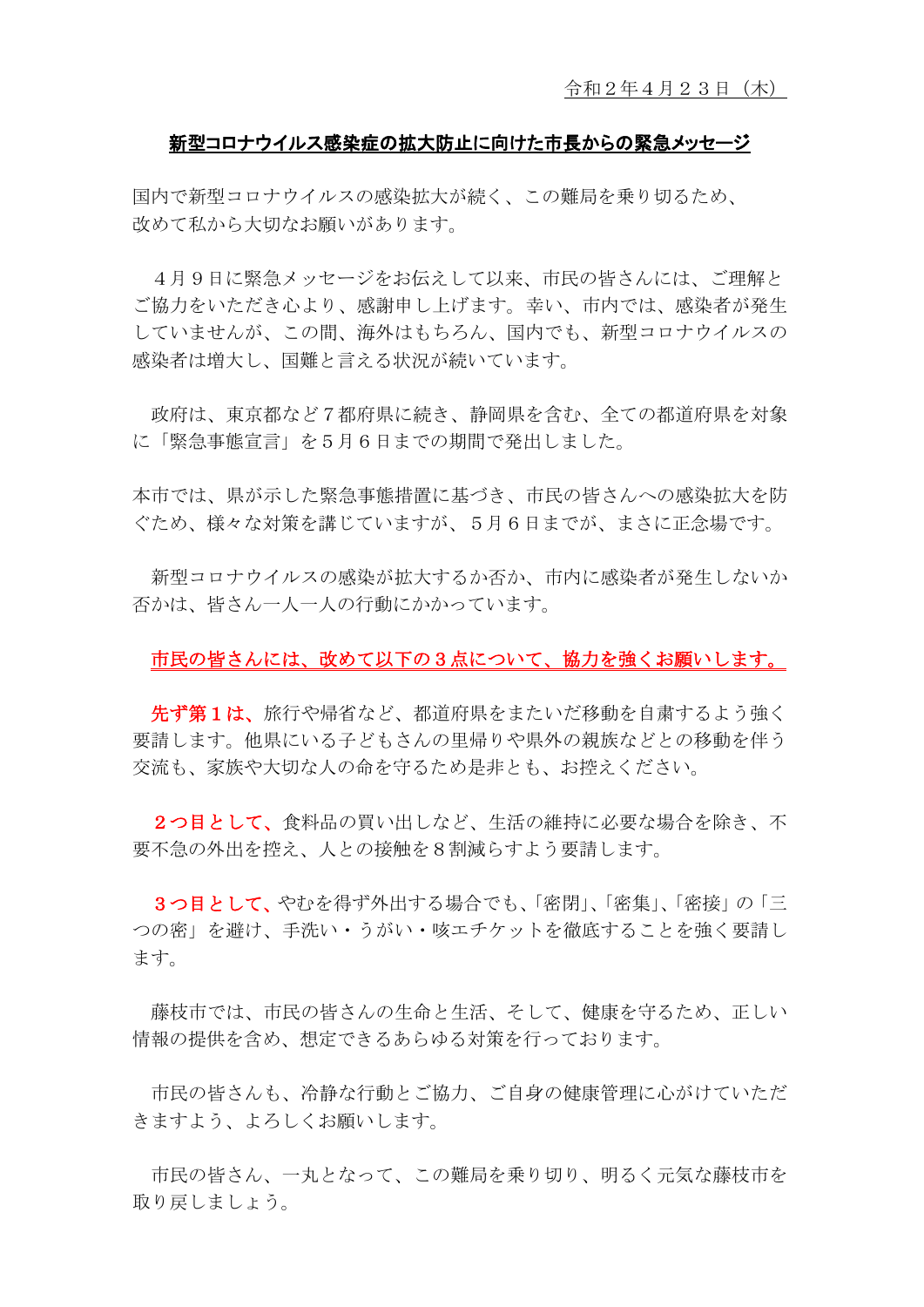## Urgent message from the mayor to prevent the spread of new coronavirus infection

In order to survive this difficult situation where the spread of new coronavirus infection continues in Japan,

Once again, I have an important request.

‥

Since sending the emergency message on April 9, we would like to thank all the citizens for their understanding.

Thank you for your cooperation. Fortunately, there are no infected people in the city, but during this time, the number of people infected with the new coronavirus has increased, not only overseas but also in Japan, and the situation can be said to be a national crisis.

Following the seven prefectures of Tokyo and other prefectures, the government issued an "Emergency Declaration" for all prefectures including Shizuoka by May 6.

Based on the emergency measures indicated by the prefecture, the city has taken various measures to prevent the spread of infection to citizens, but until May 6th, it is a critical moment.

Whether or not the infection with the new coronavirus spreads, and whether or not infected people will occur in the city, depends on the actions of each and every one of you.

## We strongly request the citizens to cooperate in the following three points.

First of all, I strongly urge you to refrain from traveling across prefectures such as travel and homecoming. Please refrain from returning home from children in other prefectures and interacting with relatives outside the prefecture to protect the lives of your family and loved ones.

Secondly, we request that you avoid going out unnecessarily and reduce contact with people by 80%, unless it is necessary to maintain your life, such as shopping for food items.

Third, even if it is unavoidable to go out, it is strongly requested to avoid "sealing", "crowding", and "closeness" and to thoroughly wash hands, gargle and cough etiquette.